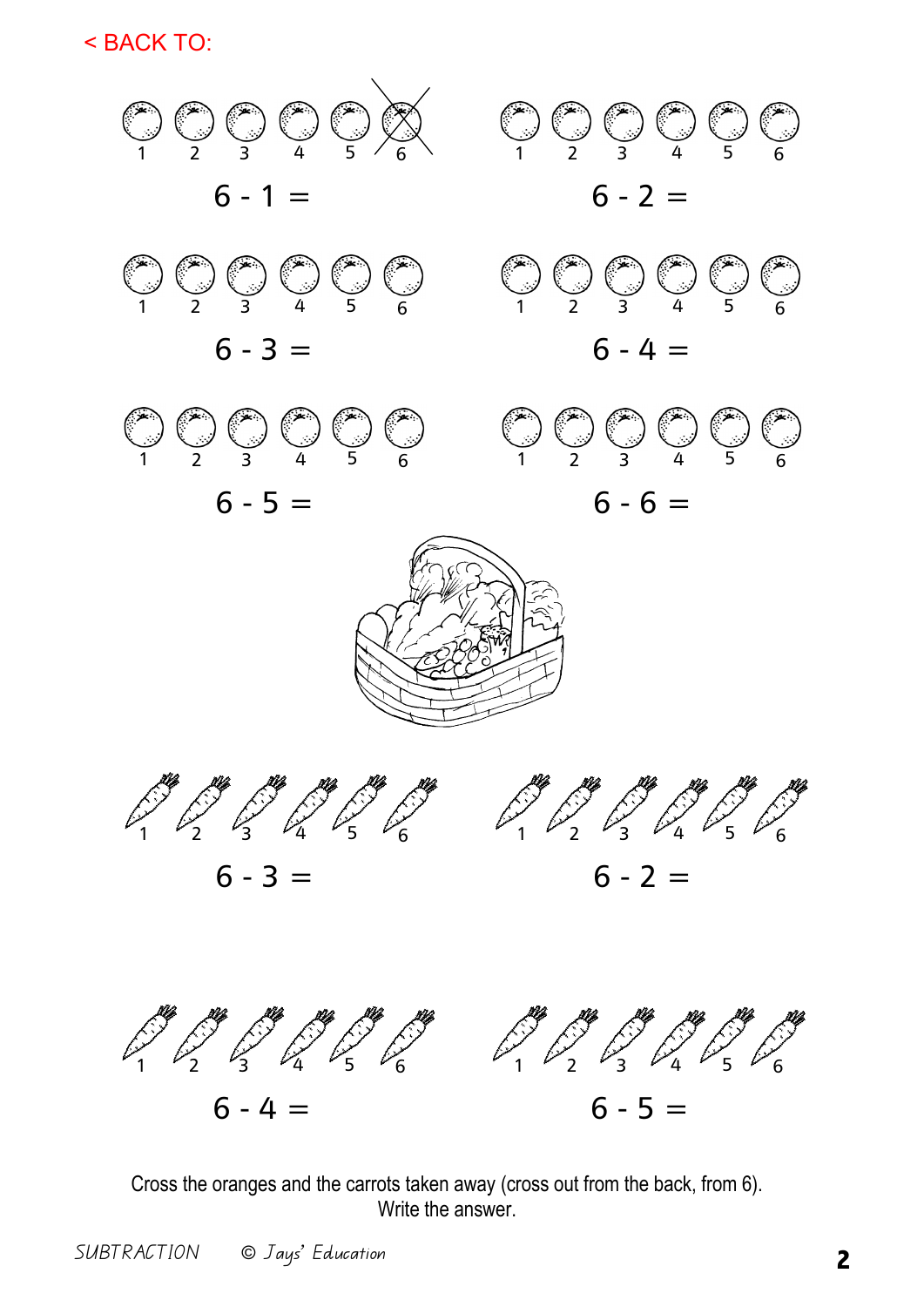

**10 green bottles sitting on the shelf and if one green bottle should accidentally fall, there will be ...** 

|  |  | $10$ 9 8 7 6 5 4 3 2 |  |  |
|--|--|----------------------|--|--|
|  |  |                      |  |  |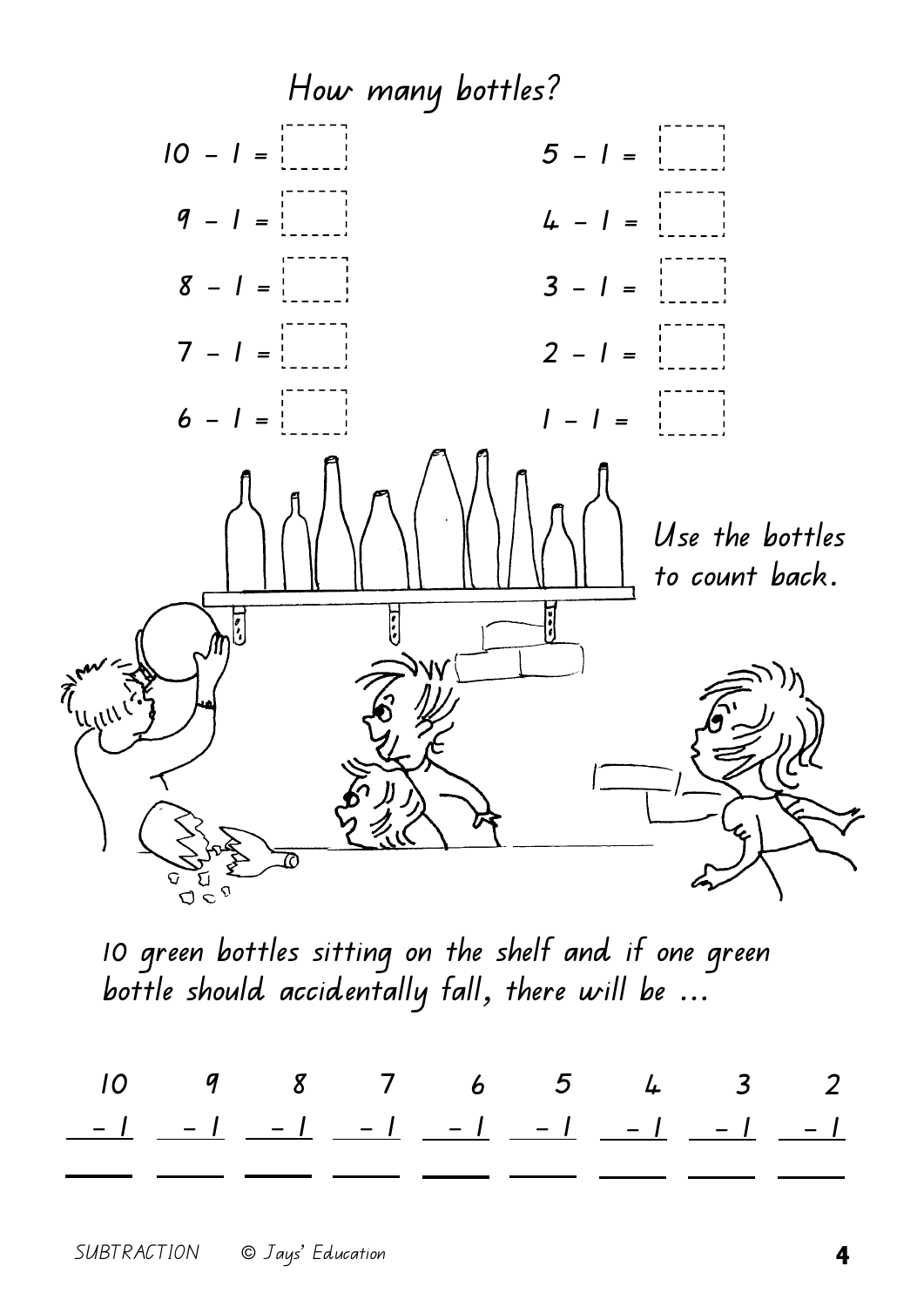**Let's go fishing. 10 10 10 10 10 - 2 - 3 - 4 - 6**  79 **10 10 10 10**   $\frac{1}{\sqrt{2}}$ **- 1 - 5 - 7 - 8**  6 3 9 **10 10 10 10 - - - - 6 3 2 4**  4 **10 10 10 10 - - - -**   $\frac{5}{3}$ **5 7 1 8**  $\frac{7}{2}$  $\overline{2}$ **Hint:** Take away the bottom number from the top number.  $6 \leqslant \frac{1}{2}$  $\overline{2}$ **1**   $\overline{O}$  $\frac{3}{3}$  8 5 8 6

Number the bubbles and use them to work out the differences. Cross or colour a fish for each matching answer.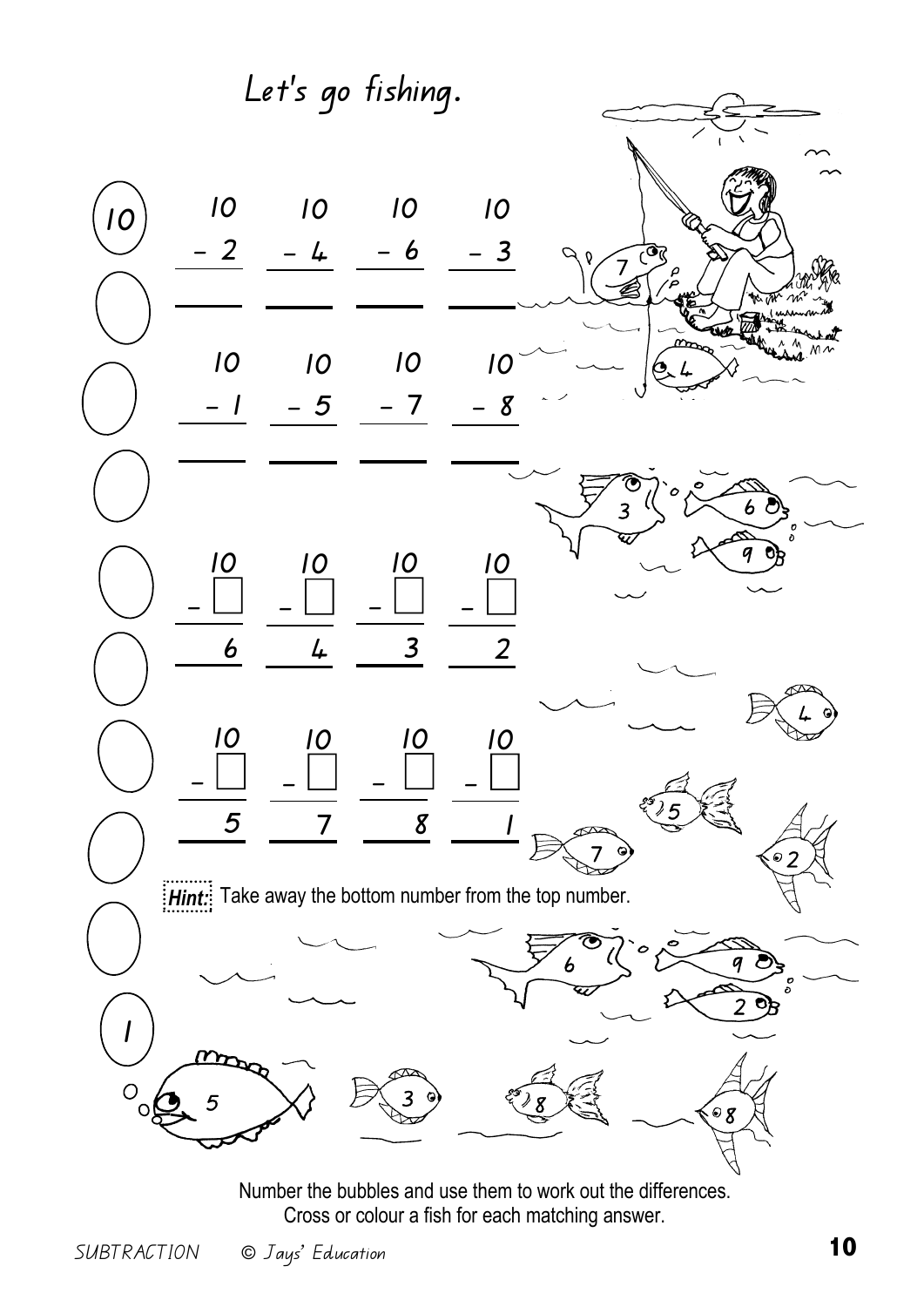\_\_ \_\_ \_\_ \_\_ \_\_ \_\_ \_\_ \_\_ **10**



| $9 - 2 =$           | $9 - 1 =$ |
|---------------------|-----------|
| $9 - 4$<br>$\equiv$ | $9 - 7 =$ |
| $9 - 5 =$           | $9 - 9 =$ |
| $-3 =$<br>9         | $9 - 8 =$ |
| $9 - 6 =$           | $9 - 0 =$ |



Write the numbers from 10 to 1 on the lines. Use the number line to work out the answers. Match and colour code all 10 pairs found in sections **A** and **B.**